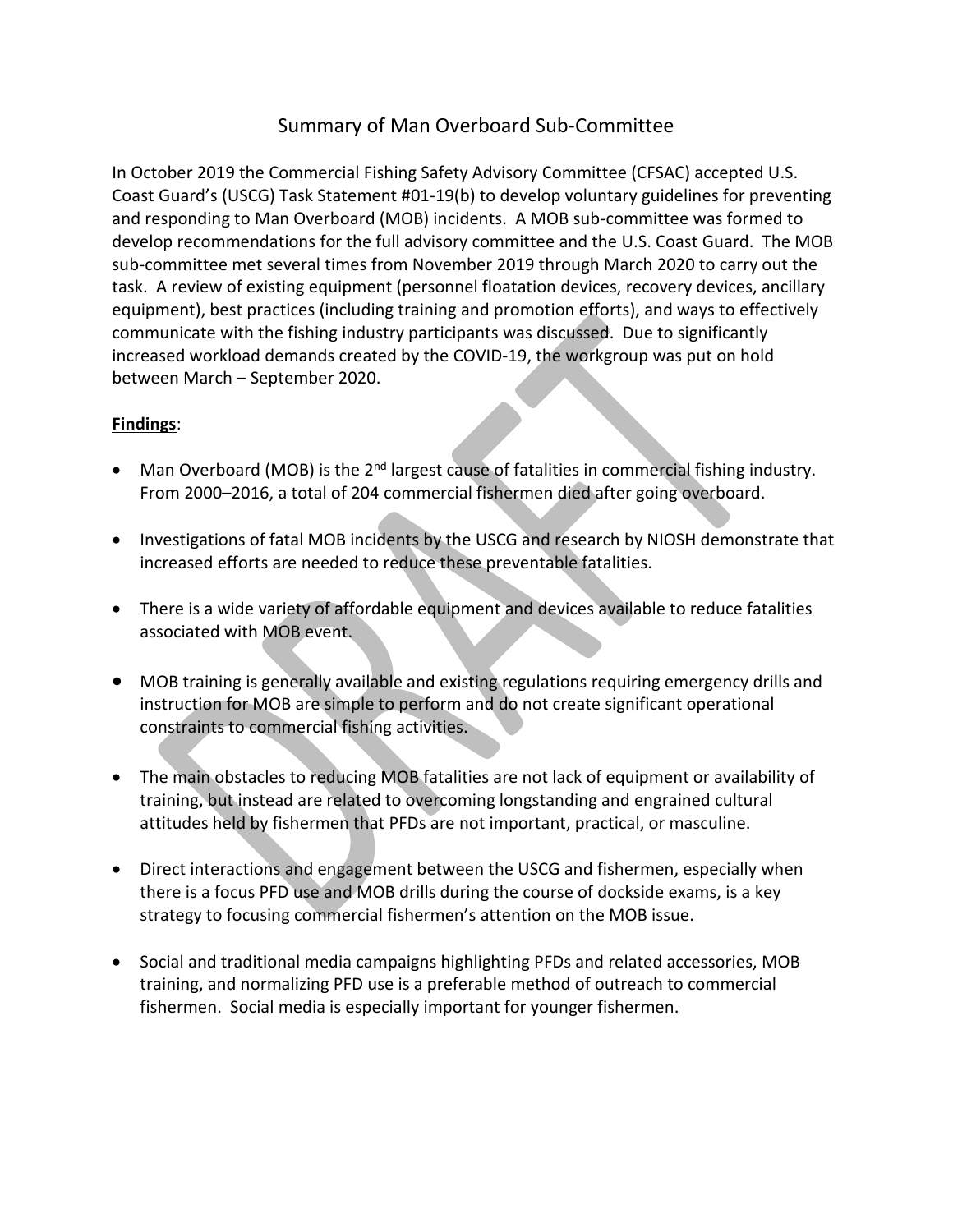**Recommendation #1**: The MOB Sub-Committee recommends that the U.S. Coast Guard modify fishing vessel safety dockside exam to evaluate a vessel's MOB prevention and response procedures and inquire about on-board PFD use.

## Evaluate MOB Prevention and Response Procedures.

- 1. Ask the Master to provide a verbal summary of the last man overboard drills held.
- 2. Discuss with the Master what equipment was used during the last MOB drill.
	- a. Ask the Master to walk through, or if time permits demonstrate how MOB recovery equipment is used;
	- b. Discuss what techniques are used to recover the person from the water;
	- c. Discuss what follow-up procedures are used on the MOB victim.
- 3. Ask the Master if all crew participated in the drill and what lessons were learned.
- 4. Verify whether the drill MOB logged.
- 5. Verify whether the Watch, Quarter and Station Bill accurately reflects the personnel needed to conduct the described MOB drill.
- 6. If the Examiner feels that the Master does not have sufficient competency or experience with regards to the previous MOB drill, the examiner should evaluate whether to require another drill prior to issuing a dockside exam decal.

## Inquire About On-Board PFD Policy.

- 1. Does the vessel have a policy for PFD use while on deck?
- 2. Encourage the Master to post a weather resistant decals with a simplified PFD policy.
- 3. Review various types and styles of various approved and non-approved PFDs.
- 4. Provide the Master with a NIOSH summary of available MOB prevention and recovery information appropriate for the vessel's gear type.